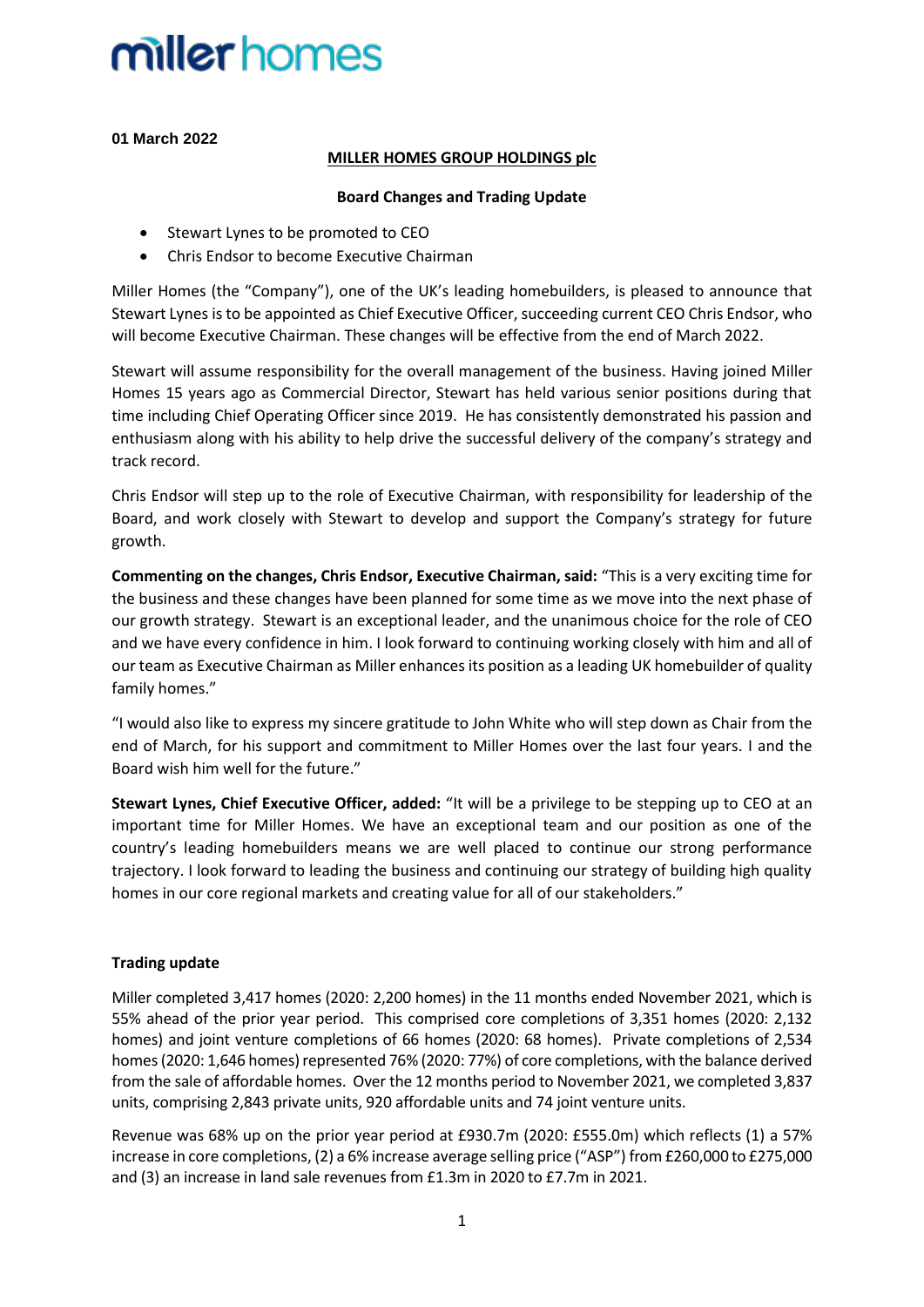The increase in ASP was primarily due to an increase in house prices driven by heightened consumer demand. The ASP of £275,000 (2020: £260,000) reflects a similar increase in private ASP to £319,000 (2020: £301,000) with the ASP of affordable homes increasing by 15% to £139,000 (2020: £121,000) due largely to locational mix.

Gross profit increased by 81% to £227.1m from £125.5m. Gross margin increased to 24.4% from 22.6% reflecting higher margins from new site launches and the impact of house price inflation that outpaced cost inflation. Reflected within gross profit was an exceptional charge of £5.5m (2020: £4.3m) for potential cladding costs, with the prior year item relating to non-productive site labour costs incurred whilst our site operations were closed during Quarter 2 2020.

Administrative expenses have increased by 43% to £59.7m (2020: £41.7m) primarily as a result of higher staff incentive costs and an exceptional charge of £4.0 million relating to costs associated with the strategic review undertaken during the year.

Operating profit in the period was £170.7m (2020: £87.1m). EBITDA in the period was marginally higher at £173.0m (2020: £89.6m) with EBITDA for the 12 month period being £196.6m. After adjusting for exceptional items of £9.5m, LTM EBITDA increased to £206.1m.

#### **Sales performance**

We entered 2021 with forward sales of £560m representing 2,152 units or 56% of FY21 actual completions. Supported by a private reservation rate of 0.85 reservations per site per week which is a record for the Group, we have increased our 2022 forward sales to £665m and compares to overall revenues of £1,046m for 2021. This reflects 2,507 units which compares to 3,849 units or 65% of full year completions in 2021. It was particularly pleasing to have delivered this level of forward sales whilst reducing our reliance on incentives, particularly Help to Buy. In both 2019 and 2020, Help to Buy sales represented 36% of private reservations. This fell to 10% from April 2021 due to changes to the scheme in England which saw the introduction of regional price caps and it being available exclusively to first time buyers.

The sales market continued to be strong throughout the year and combined with our forward selling strategy this resulted in achieved prices being on average 5% higher than the prior year.

#### **Supply chain and cost environment**

We have around 100 national supply agreements covering all key commodities and components necessary to build our homes. These are managed diligently by our central procurement team which has a triple focus on quality, cost certainty and visibility of supply. The management of our supply chain has been a key focus area for the Group particularly over the last year**.** Despite the ongoing challenges of the pandemic in 2021, it is worth noting that our production output is c10% ahead of 2019 (ie the last year unaffected by COVID-19). To have managed the impact of staff absenteesism due to COVID-19 self-isolation guidance and longer delivery times for certain commodities is testimony to the strength and fortitude of our production and procurement teams.

The impact of cost inflation in 2021 has been similar to house price inflation at around 5%. Our cost base is such that cost inflation applies to just over 75% of our costs which equates to 55% of selling price. The remaining costs relate to land and planning gain which represent 20% of selling price. The combination of house price and cost inflation running at similar levels and the circa 2:1 relationship between selling price and costs susceptible to inflation has been accretive to margins.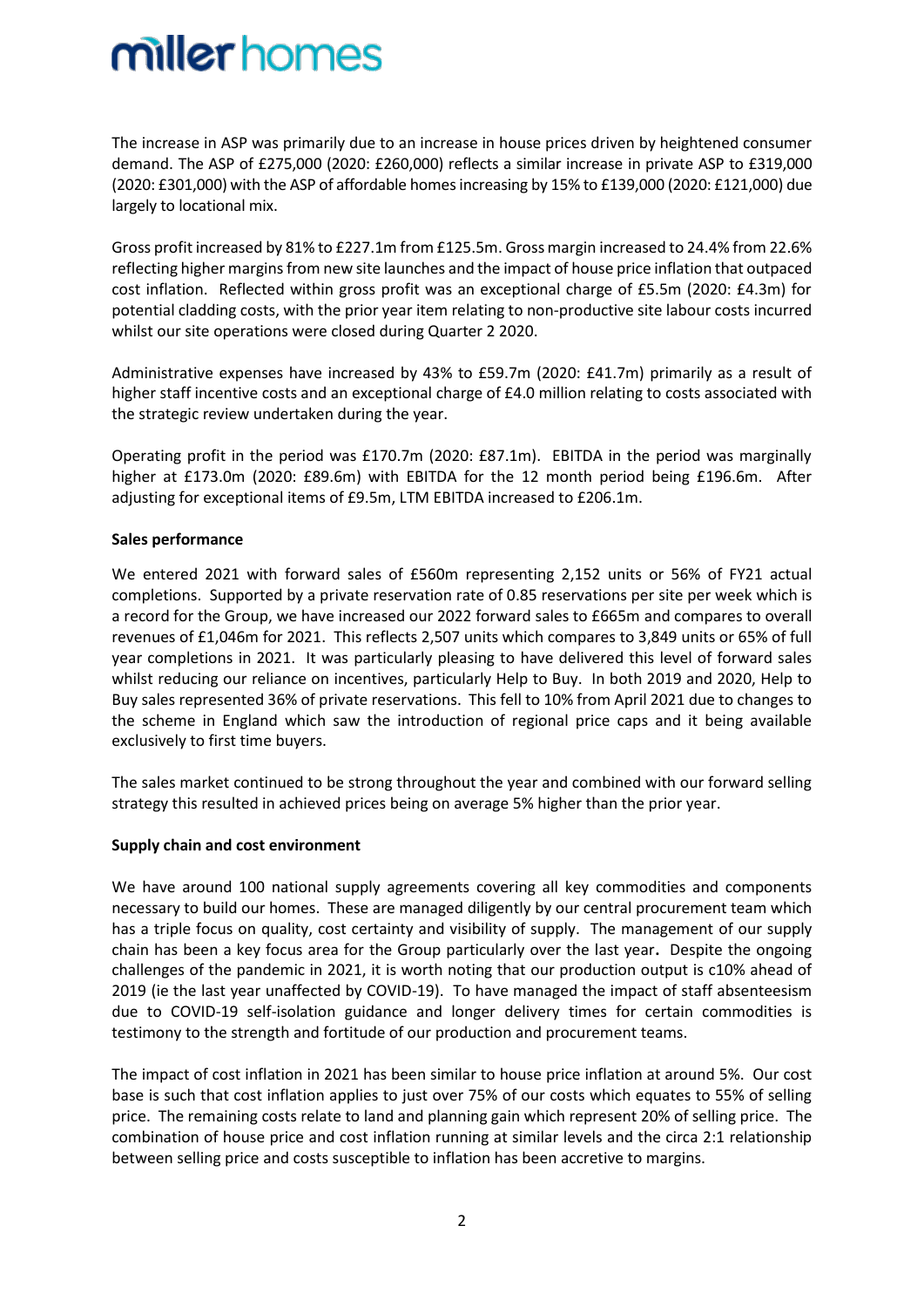In December 2021, we purchased Walker Timber Limited ("Walker Timber"), a timber manufacturing and supply company based in Bo'ness, West Lothian. Our plan is that over the next 24 months, the vast majority of timber kits for our Scotland division will be sourced from Walker Timber, in turn ensuring continuity of supply and price certainty. The initial purchase consideration was £17.8m with pro forma EBITDA of £2.5m.

### **Our landbank**

The owned landbank at 30 November 2021 increased to 11,087 plots (Dec 2020: 10,494 plots). It has a net book value of £785m and an average plot cost of £42,000 (Dec 2020: £46,000). The reduction in our plot cost is largely a function of an increase in the proportion of land converted from the strategic landbank which at 30 November 2021 was 36% (2020: 27%). The controlled landbank comprises 3,505 plots (Dec 2020: 4,173 plots) at a net book value of £8m. The combination of the owned and controlled landbanks results in an overall consented landbank of 14,592 plots (Dec 2020: 14,667 plots), representing 3.9 years of supply.

The consented landbank is further supported by the longer term and higher margin strategic landbank of 38,787 plots representing 10.3 years of supply (Dec 2020: 20,776 plots) at a net book value of £25m. The majority of this increase is due to the acquisition of Wallace Land in May 2021 which added 17,415 to the strategic landbank.

An analysis of our consented and strategic landbanks by Division is set out below:

|                  | <b>Consented Landbank</b> | <b>Strategic Landbank</b> |
|------------------|---------------------------|---------------------------|
|                  | <b>Plots</b>              | <b>Plots</b>              |
| Scotland         | 2,333                     | 17,034                    |
| <b>North</b>     | 5,551                     | 9,492                     |
| Midlands & South | 6.708                     | 12,261                    |
| Total            | 14.592                    | 38,787                    |

The Group has a high value and well invested landbank which has strong cash generation potential. The owned landbank at 31 December 2021 of 12,057 plots has a GDV of £3.4bn (Dec 2020: £2.8bn). After deducting remaining estimated development costs to complete all developments in the owned landbank of £1.7bn and land payables of £0.1bn, the residual proceeds from the buildout of the owned landbank (based on December 2021 estimated revenues and costs) is £1.6bn. In addition, the net option value of the average 15% discount to market value in the Group's strategic landbank is a further £0.3 billion. In total, this comprises £1.9bn of embedded landbank value and compares to the Net Inventory figure of £746m at 31 December 2021 and £770m at 31 January 2022.

### **Cash and liquidity**

Our net debt position at 30 November 2021 was £200.1m comprising senior secured notes (£404.0m) offset by cash (£195.6m) and deferred financing costs (£8.3m). The reduction in senior secured notes from our previously reported figure of £455m followed the repayment of all remaining floating rate notes in November 2021. As a consequence of significant land buying activity and the Walker Timber acquisition, our year end cash was lower at £161.0m and and our cash as of the date hereof may be different due to, among other things, interim trading, the timing of ordinary course land purchases, and working capital payments.

### **Chris Endsor**

Executive Chairman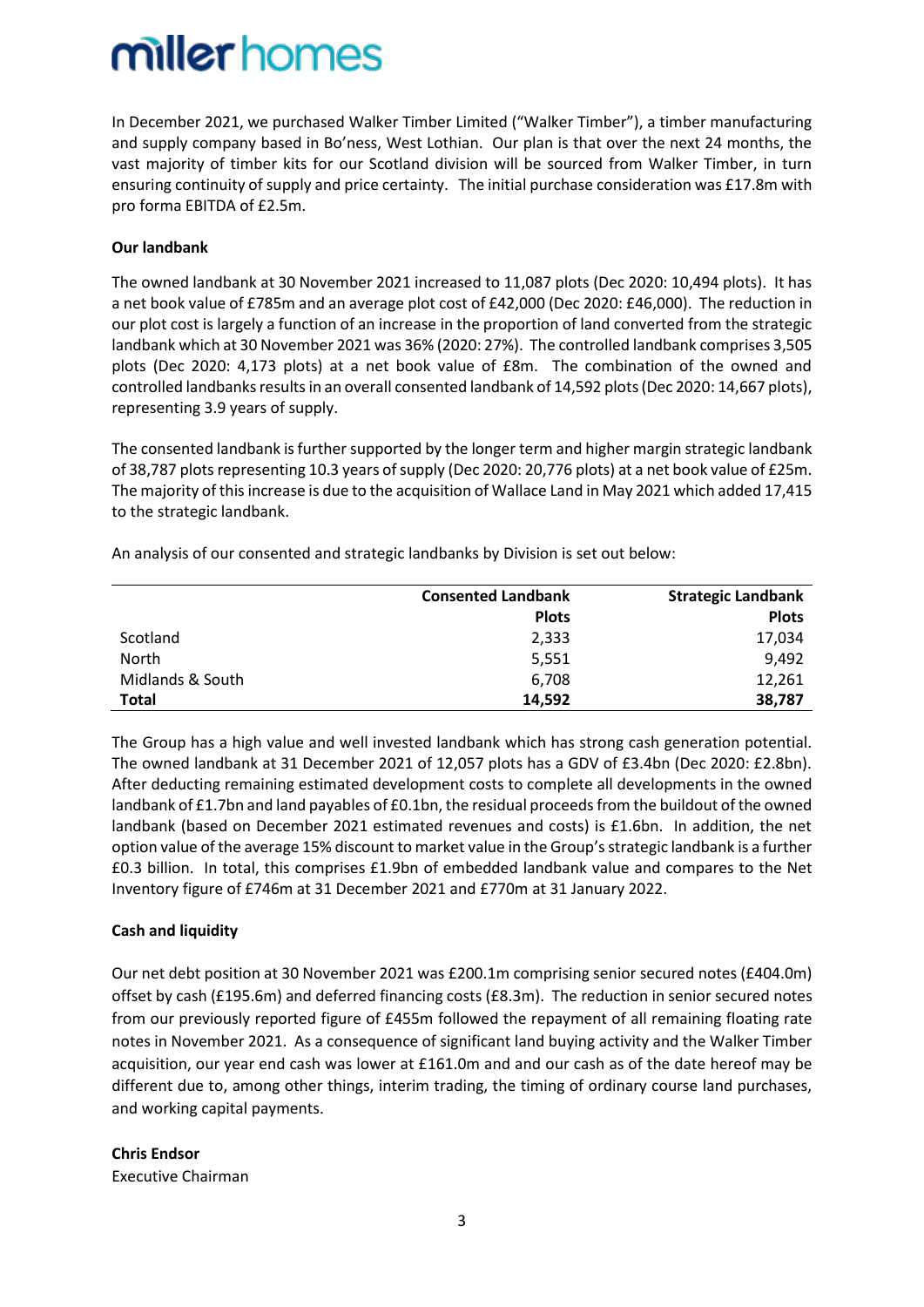## **Consolidated and condensed income statementfor the 11 months ended 30 November 2021**

|                                                                                              | 11 months<br>to 30<br>November<br>2021<br>£m | 11 months<br>to 30<br>November<br>2020<br>£m | 12 months<br>to 31<br>December<br>2020<br>£m |
|----------------------------------------------------------------------------------------------|----------------------------------------------|----------------------------------------------|----------------------------------------------|
| Revenue                                                                                      | 930.7                                        | 555.0                                        | 664.8                                        |
| Cost of sales (including 2021 exceptional items of £5.5m (Nov and Dec 2020: £4.3m))          | (703.6)                                      | (429.5)                                      | (512.4)                                      |
| <b>Gross profit</b>                                                                          |                                              |                                              |                                              |
| Pre-exceptional items                                                                        | 232.6                                        | 129.8                                        | 156.7                                        |
| <b>Exceptional items</b>                                                                     | (5.5)                                        | (4.3)                                        | (4.3)                                        |
|                                                                                              | 227.1                                        | 125.5                                        | 152.4                                        |
| Other operating income                                                                       | 1.0                                          | 1.2                                          | 1.3                                          |
| Administrative expenses (including 2021 exceptional items of £4.0m (Nov and Dec 2020: £nil)) | (59.7)                                       | (41.7)                                       | (45.6)                                       |
| Group operating profit                                                                       |                                              |                                              |                                              |
| Pre-exceptional items                                                                        | 177.9                                        | 89.3                                         | 112.4                                        |
| <b>Exceptional items</b>                                                                     | (9.5)                                        | (4.3)                                        | (4.3)                                        |
|                                                                                              | 168.4                                        | 85.0                                         | 108.1                                        |
| Share of result in joint ventures                                                            | 2.3                                          | 2.1                                          | 2.4                                          |
| <b>Operating profit</b>                                                                      |                                              |                                              |                                              |
| Pre-exceptional items                                                                        | 180.2                                        | 91.4                                         | 114.8                                        |
| <b>Exceptional items</b>                                                                     | (9.5)                                        | (4.3)                                        | (4.3)                                        |
|                                                                                              | 170.7                                        | 87.1                                         | 110.5                                        |
| Finance costs                                                                                | (38.8)                                       | (46.0)                                       | (51.2)                                       |
| Finance income                                                                               | 0.7                                          | 0.7                                          | 0.8                                          |
| Net finance costs                                                                            | (38.1)                                       | (45.3)                                       | (50.4)                                       |
| Profit before taxation                                                                       |                                              |                                              |                                              |
| Pre-exceptional items                                                                        | 142.1                                        | 46.1                                         | 64.4                                         |
| <b>Exceptional items</b>                                                                     | (9.5)                                        | (4.3)                                        | (4.3)                                        |
|                                                                                              | 132.6                                        | 41.8                                         | 60.1                                         |
| Income taxes (including tax credit on exceptional items of £1.8m (Nov and Dec 2020: £0.8m))  | (27.9)                                       | (8.6)                                        | (12.5)                                       |
| Profit for the period                                                                        |                                              |                                              |                                              |
| Pre-exceptional items                                                                        | 112.4                                        | 36.7                                         | 51.1                                         |
| <b>Exceptional items</b>                                                                     | (7.7)                                        | (3.5)                                        | (3.5)                                        |
|                                                                                              | 104.7                                        | 33.2                                         | 47.6                                         |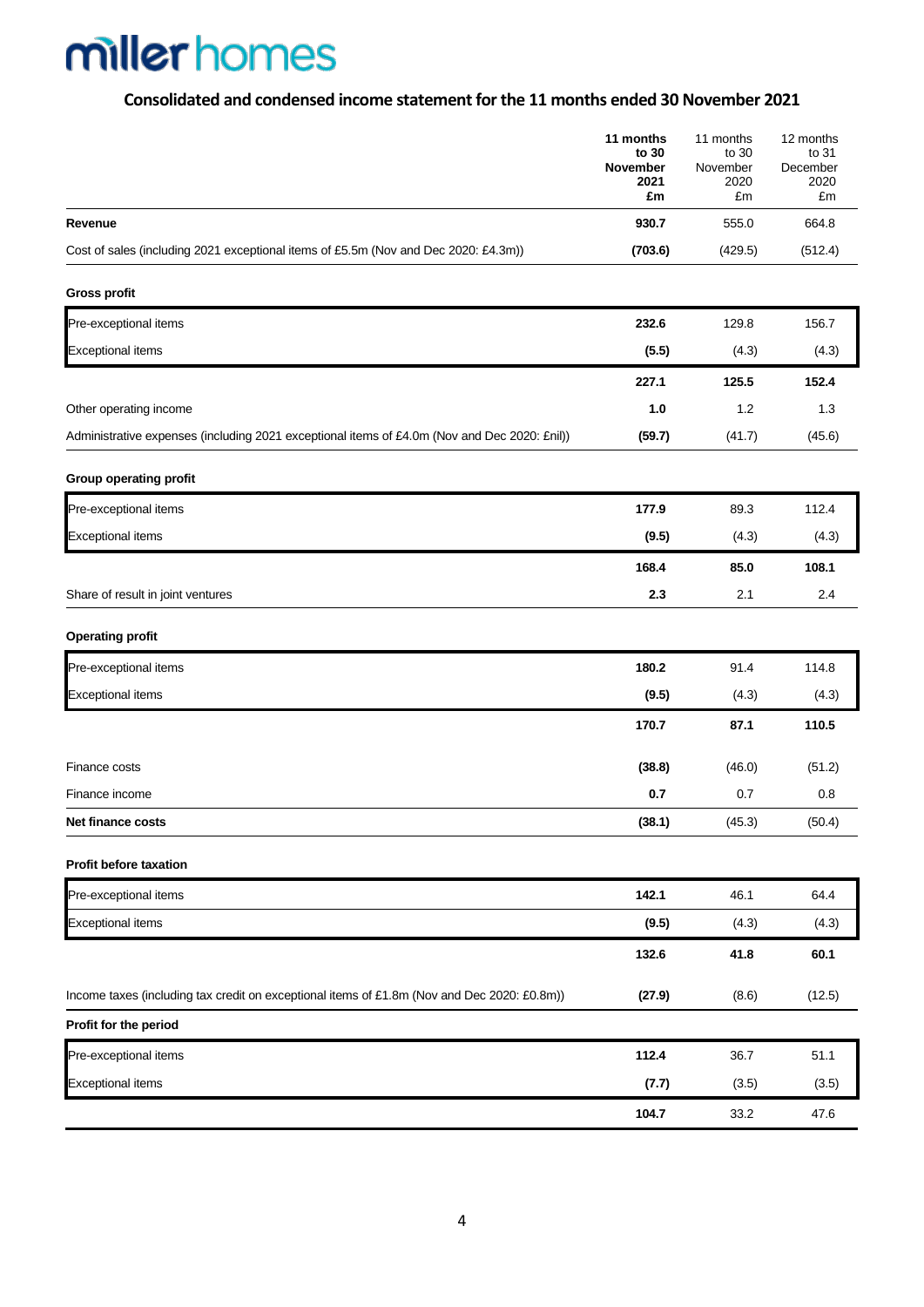### **Consolidated and condensed statement of comprehensive income for the 11 months ended 30 November 2021**

|                                                                                | 11 months<br>to 30<br><b>November</b><br>2021<br>£m | 11 months<br>to 30<br>November<br>2020<br>£m | 12 months<br>to 31<br>December<br>2020<br>£m |
|--------------------------------------------------------------------------------|-----------------------------------------------------|----------------------------------------------|----------------------------------------------|
| Profit for the period                                                          | 104.7                                               | 33.2                                         | 47.6                                         |
| Items that will not be reclassified to profit and loss:                        |                                                     |                                              |                                              |
| Actuarial gain/(loss) on retirement benefit obligations                        | 3.7                                                 | (1.4)                                        | (1.4)                                        |
| Deferred tax (charge)/credit on actuarial movement                             | (1.3)                                               | 0.3                                          | 0.3                                          |
| Total comprehensive income for the period attributable to owners of the parent | 107.1                                               | 32.1                                         | 46.5                                         |

### **Consolidated and condensed statement of changes in equity**

| For the 11 months ended 30 November 2021                               | <b>Share</b><br>capital<br>£m | <b>Retained</b><br>earnings<br>£m | Total<br>£m |
|------------------------------------------------------------------------|-------------------------------|-----------------------------------|-------------|
| Balance at 31 December 2020                                            | 151.0                         | 227.6                             | 378.6       |
| Profit for the period                                                  | $\overline{a}$                | 104.7                             | 104.7       |
| Actuarial gain on retirement benefit obligations (net of deferred tax) |                               | 2.4                               | 2.4         |
| Balance at 30 November 2021                                            | 151.0                         | 334.7                             | 485.7       |
| For the 11 months ended 30 November 2020                               |                               |                                   |             |
| Balance at 31 December 2019                                            | 151.0                         | 181.1                             | 332.1       |
| Profit for the period                                                  | $\overline{\phantom{a}}$      | 33.2                              | 33.2        |
| Actuarial loss on retirement benefit obligations (net of deferred tax) |                               | (1.1)                             | (1.1)       |
| Balance at 30 November 2020                                            | 151.0                         | 213.2                             | 364.2       |
| For the year ended 31 December 2020                                    |                               |                                   |             |
| Balance at 31 December 2019                                            | 151.0                         | 181.1                             | 332.1       |
| Profit for the year                                                    | ۰                             | 47.6                              | 47.6        |
| Actuarial loss on retirement benefit obligations (net of deferred tax) |                               | (1.1)                             | (1.1)       |
| Balance at 31 December 2020                                            | 151.0                         | 227.6                             | 378.6       |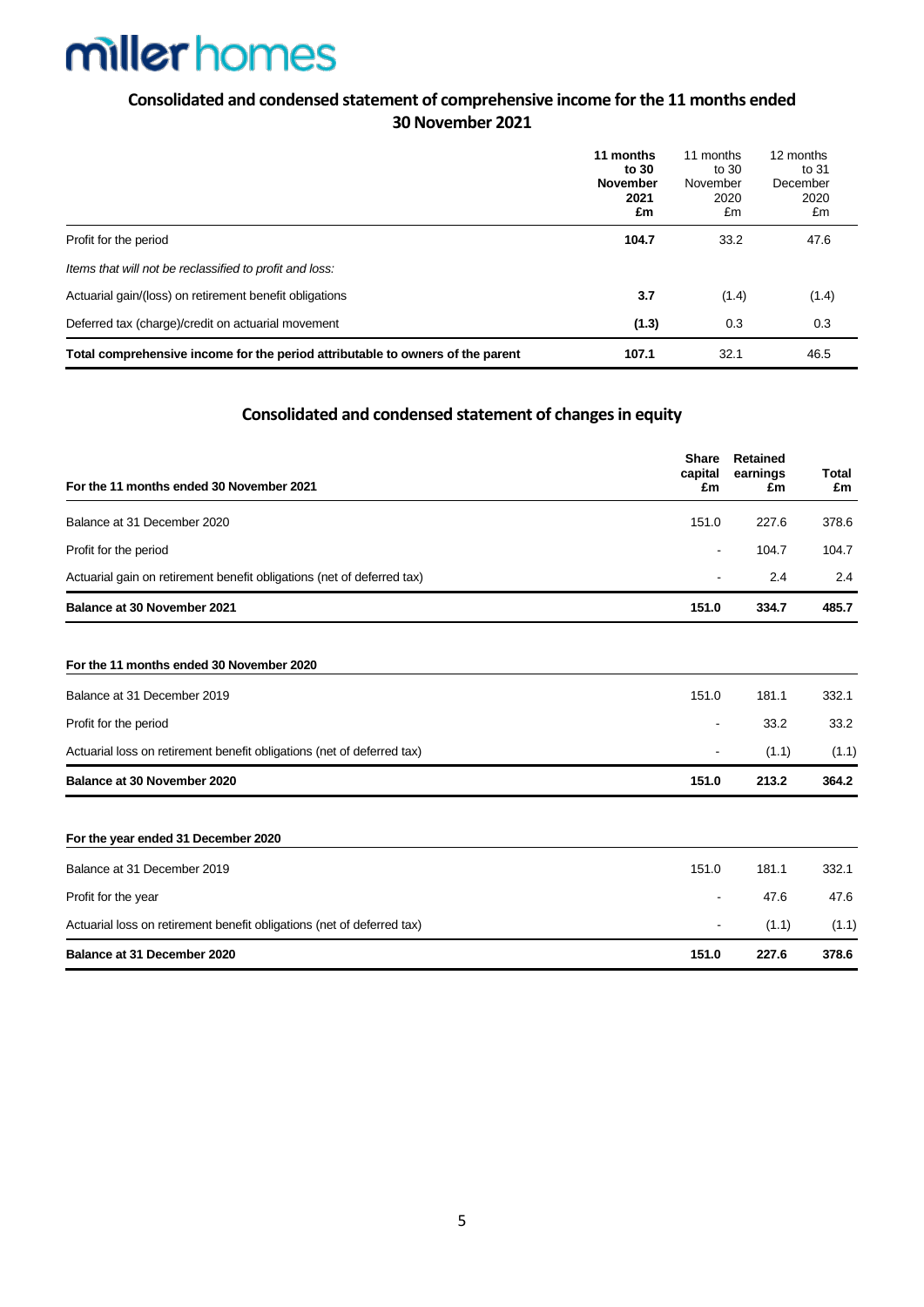## **Consolidated and condensed statement of financial position as at 30 November 2021**

|                                                   | 30<br>November<br>2021<br>£m | 31<br>December<br>2020<br>£m |
|---------------------------------------------------|------------------------------|------------------------------|
| <b>Non-current assets</b>                         |                              |                              |
| Intangible assets                                 | 146.2                        | 146.2                        |
| Property, plant and equipment                     | $1.3$                        | 1.5                          |
| Right of use assets                               | 6.2                          | 6.6                          |
| Investments                                       | 4.5                          | 10.3                         |
| Retirement benefit obligations                    | 6.1                          | $\blacksquare$               |
| Shared equity loan receivables                    | 4.7                          | 7.0                          |
|                                                   | 169.0                        | 171.6                        |
| <b>Current assets</b>                             |                              |                              |
| Inventories                                       | 819.9                        | 808.6                        |
| Trade and other receivables                       | 35.1                         | 22.2                         |
| Cash and cash equivalents                         | 195.6                        | 242.8                        |
|                                                   | 1,050.6                      | 1,073.6                      |
| <b>Total assets</b>                               | 1,219.6                      | 1,245.2                      |
| <b>Non-current liabilities</b>                    |                              |                              |
| Interest bearing loans and borrowings             | (395.7)                      | (588.2)                      |
| Trade and other payables                          | (38.9)                       | (44.5)                       |
| Lease liabilities                                 | (4.7)                        | (5.0)                        |
| Deferred tax                                      | (9.1)                        | (2.3)                        |
| Retirement benefit obligations                    |                              | (13.8)                       |
| Provisions and deferred income                    | (12.5)                       | (2.7)                        |
|                                                   | (460.9)                      | (656.5)                      |
| <b>Current liabilities</b>                        |                              |                              |
| Trade and other payables                          | (271.3)                      | (208.4)                      |
| Lease liabilities                                 | (1.7)                        | (1.7)                        |
|                                                   | (273.0)                      | (210.1)                      |
| <b>Total liabilities</b>                          | (733.9)                      | (866.6)                      |
| <b>Net assets</b>                                 | 485.7                        | 378.6                        |
|                                                   |                              |                              |
| <b>Equity</b>                                     |                              |                              |
| Share capital                                     | 151.0                        | 151.0                        |
| Retained earnings                                 | 334.7                        | 227.6                        |
| Total equity attributable to owners of the parent | 485.7                        | 378.6                        |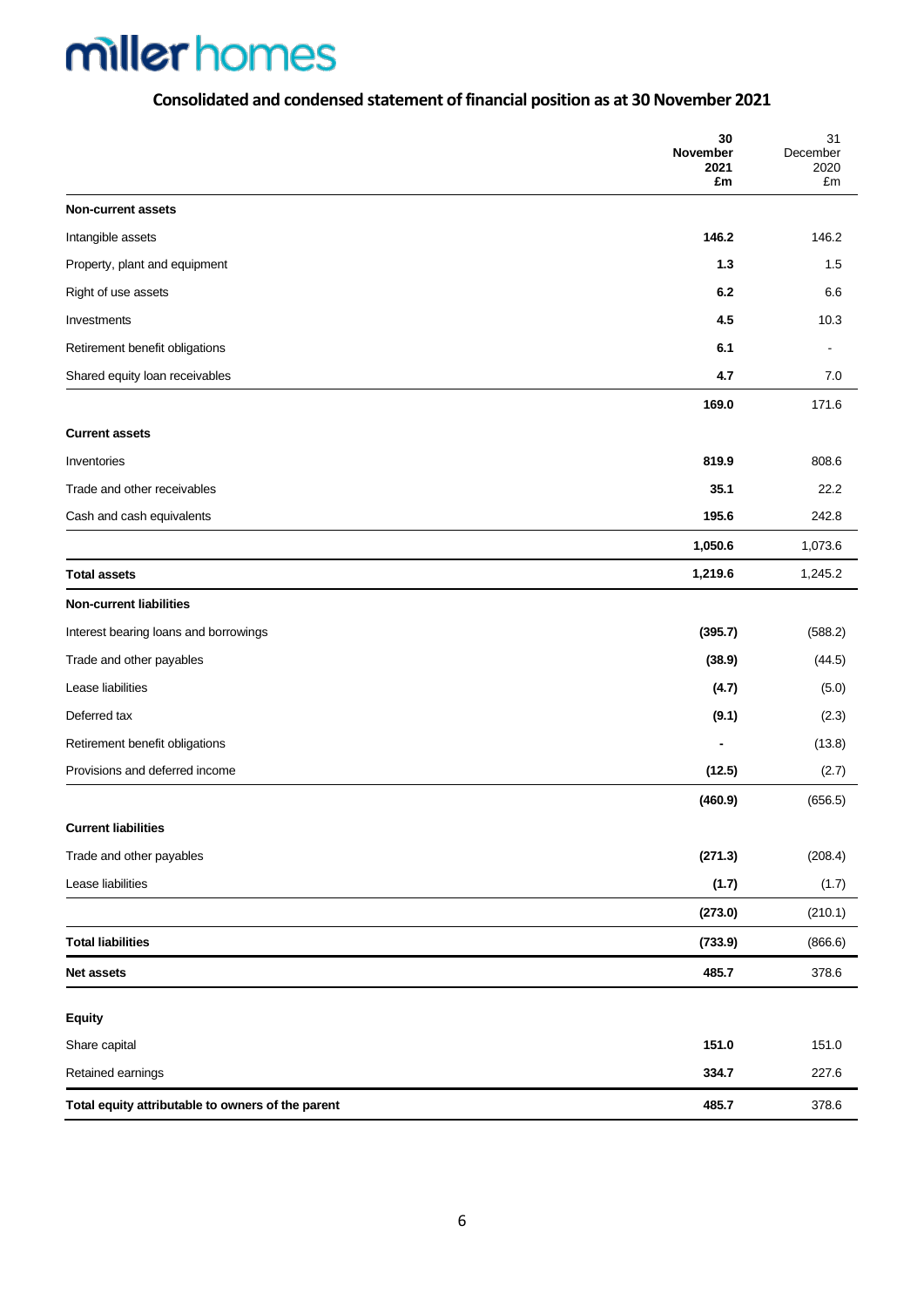### **Consolidated and condensed cash flow statement for the 11 months ended 30 November 2021**

|                                                                               | 11 months 11 months<br>to 30<br><b>November</b> November<br>2021<br>£m | to 30<br>2020<br>£m | 12 months<br>to 31<br>December<br>2020<br>£m |
|-------------------------------------------------------------------------------|------------------------------------------------------------------------|---------------------|----------------------------------------------|
| Cash flows from operating activities                                          |                                                                        |                     |                                              |
| Profit for the period                                                         | 104.7                                                                  | 33.2                | 47.6                                         |
| Depreciation                                                                  | 2.3                                                                    | 2.5                 | 2.7                                          |
| Finance income                                                                | (0.7)                                                                  | (0.7)               | (0.8)                                        |
| Finance cost                                                                  | 38.8                                                                   | 46.0                | 51.2                                         |
| Share of post tax profits from joint ventures                                 | (2.3)                                                                  | (2.1)               | (2.4)                                        |
| Taxation                                                                      | 27.9                                                                   | 8.6                 | 12.5                                         |
| Operating profit before changes in working capital                            | 170.7                                                                  | 87.5                | 110.8                                        |
| Working capital movements:                                                    |                                                                        |                     |                                              |
| Movement in trade and other receivables                                       | (10.3)                                                                 | 1.7                 | 0.3                                          |
| Movement in inventories                                                       | (0.4)                                                                  | 9.6                 | 21.3                                         |
| Movement in trade and other payables and provisions                           | 49.3                                                                   | (35.4)              | (48.5)                                       |
| Cash generated from operations                                                | 209.3                                                                  | 63.4                | 83.9                                         |
| Interest paid                                                                 | (26.2)                                                                 | (24.7)              | (24.8)                                       |
| Corporation tax paid                                                          | (19.5)                                                                 | (9.9)               | (12.2)                                       |
| Net cash inflow from operating activities                                     | 163.6                                                                  | 28.8                | 46.9                                         |
| Cash flows from investing activities                                          |                                                                        |                     |                                              |
| Acquisition of Wallace Land                                                   | (17.2)                                                                 |                     |                                              |
| Acquisition of property, plant and equipment                                  | (0.4)                                                                  | (0.8)               | (0.7)                                        |
| Loan repayments and distributions from joint ventures                         | 8.1                                                                    | 7.0                 | 7.7                                          |
| Net cash (outflow)/inflow from investing activities                           | (9.5)                                                                  | 6.2                 | 7.0                                          |
| Cash flows from financing activities                                          |                                                                        |                     |                                              |
| (Repayment) / issue of senior secured notes (net of deferred financing costs) | (51.0)                                                                 | 49.1                | 49.1                                         |
| Repayment of shareholder loan notes                                           | (150.9)                                                                |                     |                                              |
| Net cash (outflow)/inflow from financing activities                           | (201.9)                                                                | 49.1                | 49.1                                         |
| Movement in cash and cash equivalents                                         | (47.8)                                                                 | 84.1                | 103.0                                        |
| Cash acquired with Wallace Land                                               | 0.6                                                                    |                     |                                              |
| Cash and cash equivalents at beginning of period                              | 242.8                                                                  | 139.8               | 139.8                                        |
| Cash and cash equivalents at end of period                                    | 195.6                                                                  | 223.9               | 242.8                                        |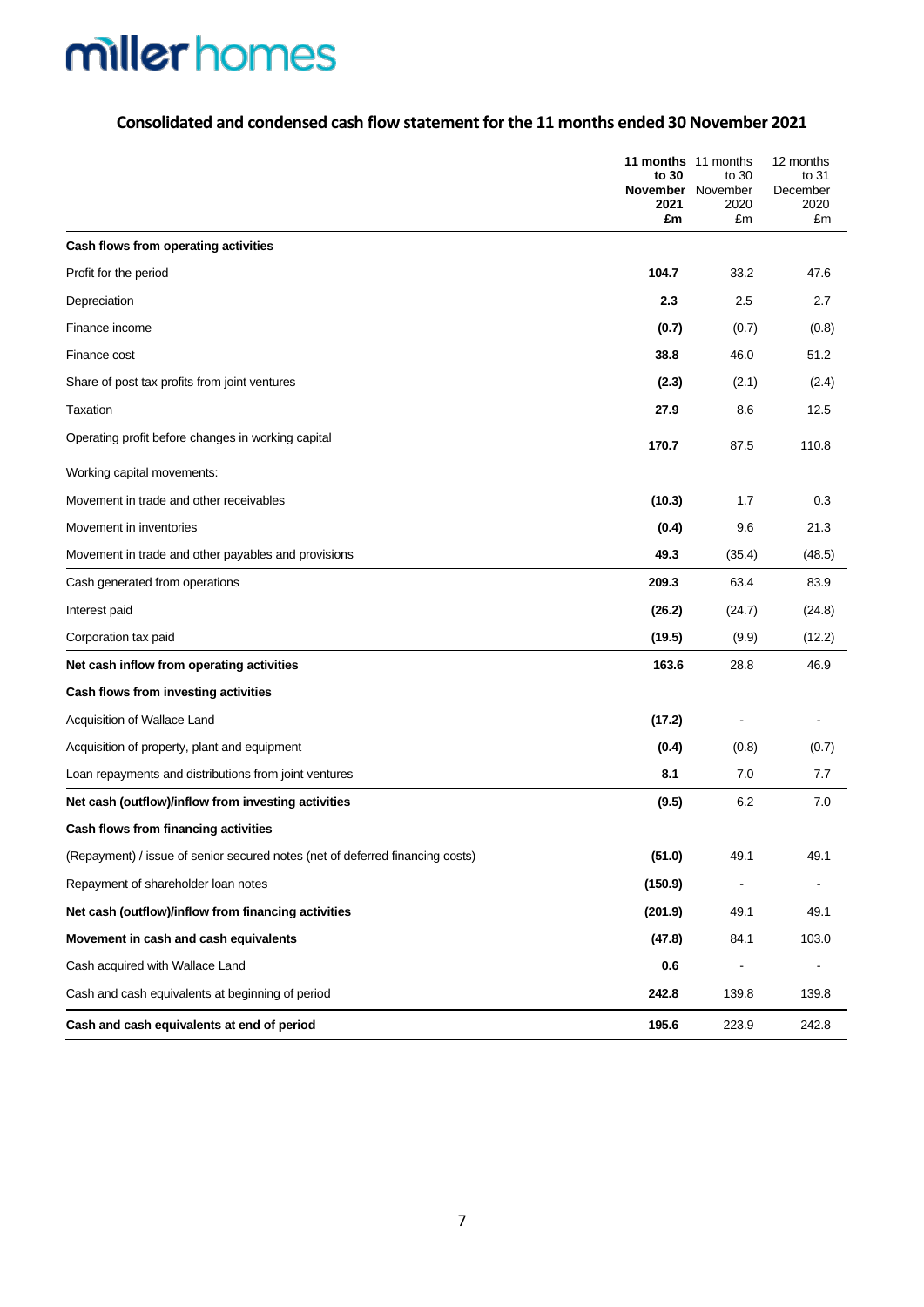### **Net Inventory**

|                          | 30<br>November<br>2021<br>£m | 31<br><b>December</b><br>2020<br>£m |
|--------------------------|------------------------------|-------------------------------------|
|                          | £m                           | £m                                  |
| Land                     | 487.7                        | 490.6                               |
| Development WIP          | 331.9                        | 311.8                               |
| Part exchange properties | 0.3                          | 6.2                                 |
| Total inventory          | 819.9                        | 808.6                               |
| Land payables            | (104.0)                      | (98.9)                              |
| <b>Net inventory</b>     | 715.9                        | 709.7                               |

### **Return on Capital Employed**

|                                             | 30              | 31              |
|---------------------------------------------|-----------------|-----------------|
|                                             | <b>November</b> | <b>December</b> |
|                                             | 2021            | 2020            |
|                                             | £m              | £m              |
| Net assets                                  | 485.7           | 378.6           |
| Net debt                                    | 200.1           | 345.4           |
| Add/(less)                                  |                 |                 |
| Intangible assets                           | (146.2)         | (146.2)         |
| Deferred tax liability on intangible assets | 13.5            | 10.3            |
| <b>Capital employed</b>                     | 553.1           | 588.1           |
| Operating profit                            | 194.1           | 110.5           |
| ROCE (%)                                    | 33.9            | 19.0            |

(a)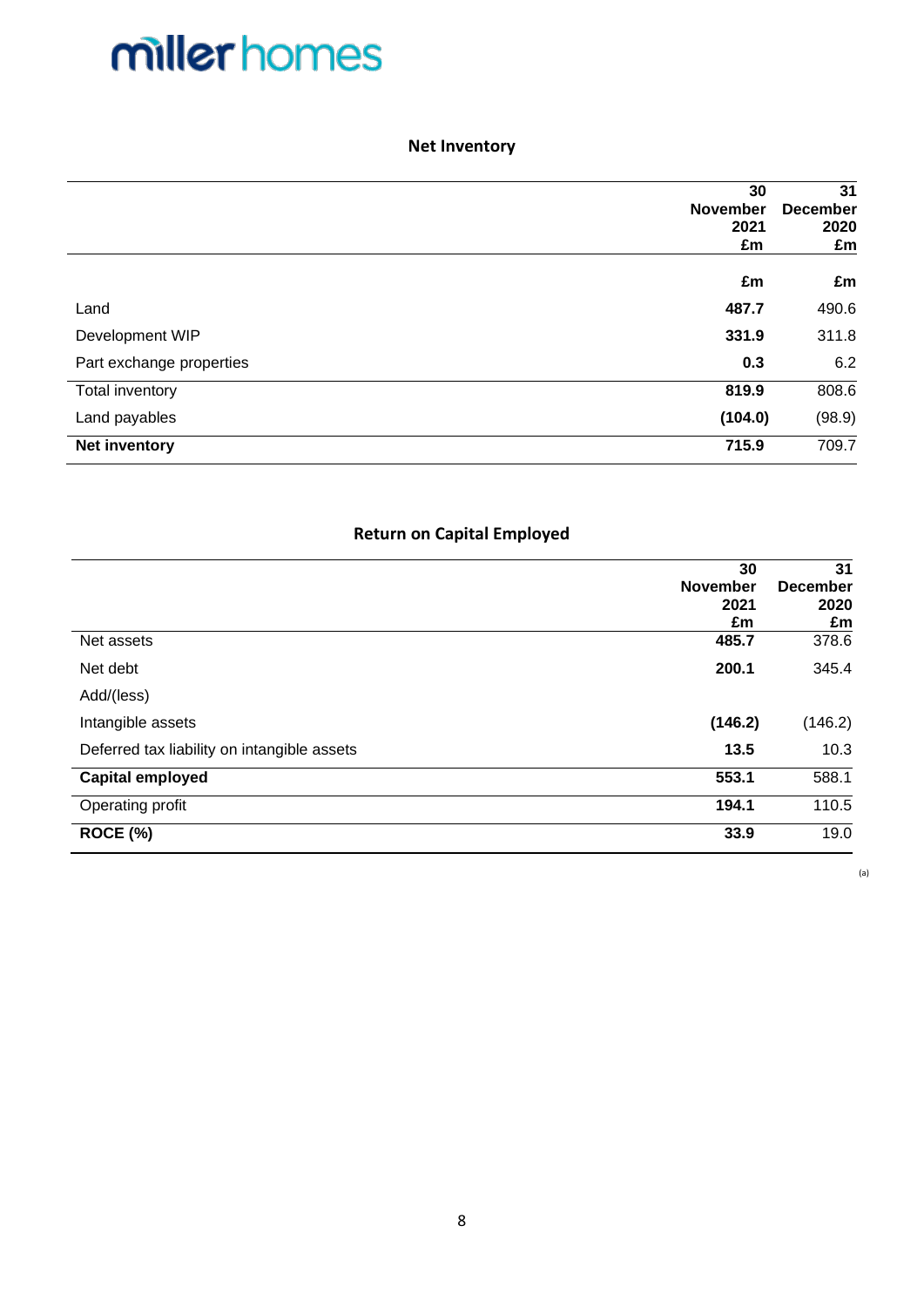### **EBITDA To Free Cash Flow Reconciliation**

|                                                            | 12 months<br>ended 30<br><b>November</b><br>2021<br>£m | 11 months<br>ended 30<br><b>November</b><br>2021<br>£m | 11 months<br>ended 30<br><b>November</b><br>2020<br>£m |
|------------------------------------------------------------|--------------------------------------------------------|--------------------------------------------------------|--------------------------------------------------------|
| <b>EBITDA</b>                                              | 196.6                                                  | 173.0                                                  | 89.6                                                   |
| Net land investment in excess of cost of sales             | (12.9)                                                 | (2.5)                                                  | (22.7)                                                 |
| Development spend less than / (in excess of) cost of sales | 4.3                                                    | 1.3                                                    | (16.2)                                                 |
| Change in working capital                                  | 12.6                                                   | 9.9                                                    | (2.7)                                                  |
| Cashflows from joint ventures not included in EBITDA       | 6.2                                                    | 5.8                                                    | 4.9                                                    |
| Shared equity loan receivables                             | 2.4                                                    | 2.3                                                    | 1.8                                                    |
| Other <sup>1</sup>                                         | 12.2                                                   | 10.4                                                   | 15.7                                                   |
| Free cash flow <sup>2</sup>                                | 221.4                                                  | 200.2                                                  | 70.4                                                   |
| Net land spend included in cost of sales                   | 171.2                                                  | 153.0                                                  | 98.8                                                   |
| Net land investment in excess of cost of sales             | 12.9                                                   | 2.5                                                    | 22.7                                                   |
| <b>Total net land spend</b>                                | 184.1                                                  | 155.5                                                  | 121.5                                                  |
| Free cash flow pre net land spend                          | 405.5                                                  | 355.7                                                  | 191.9                                                  |

 $1$  Includes primarily cash flows from part exchange properties.

<sup>&</sup>lt;sup>2</sup> Free cashflow represents the cash movement per the consolidated cashflow statement but excluding cashflows from financing activities, investing activities (other than the acquisition of Wallace Land and movement in loans to joint ventures), corporation tax paid and interest paid.